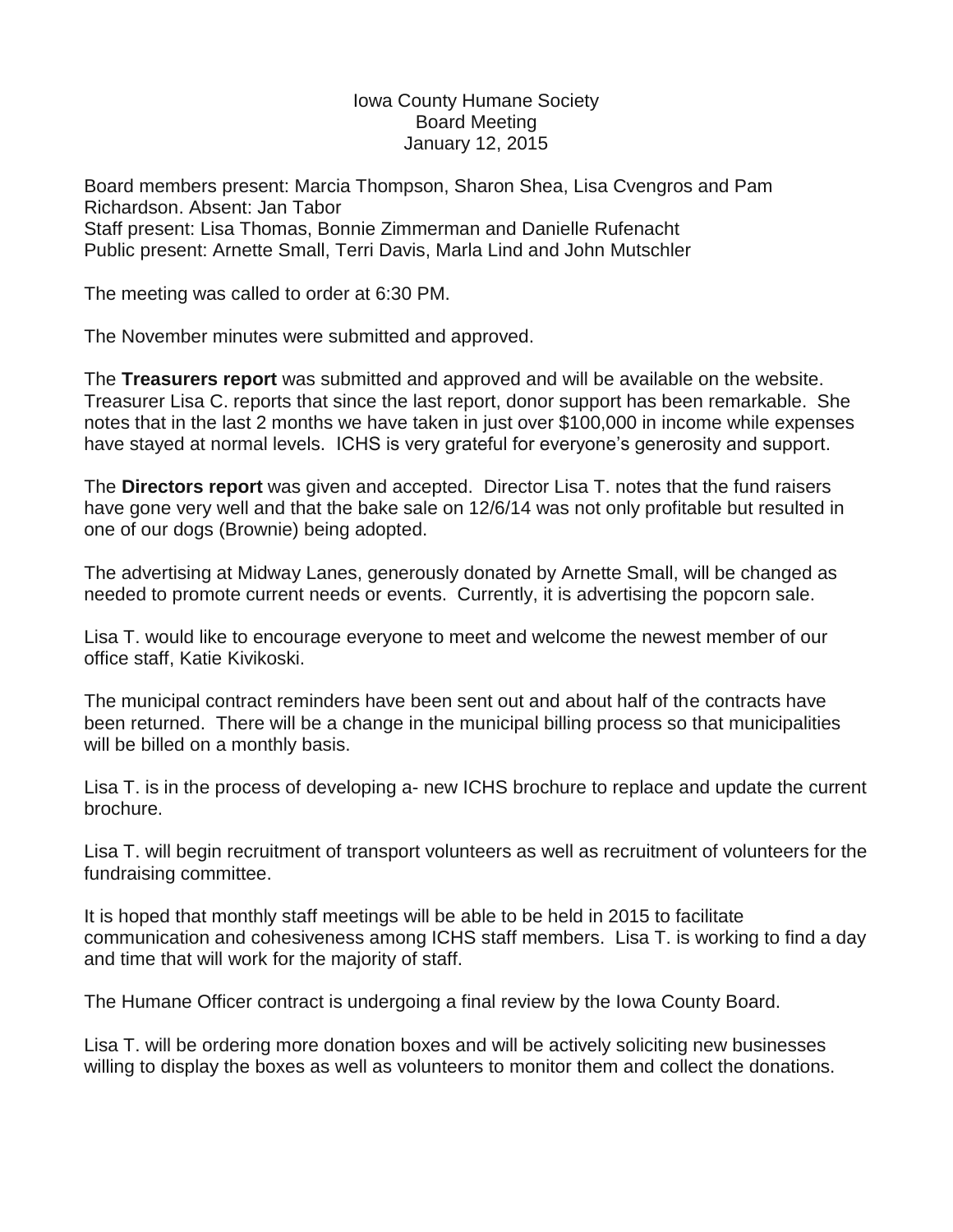There is a possibility of developing an MOU with MATC to provide some medical procedures for ICHS animals. MATC students/staff could do dental procedures as well as certain other medical procedures. Lisa T. and Bonnie will continue to look into this.

Upcoming fundraising events include the Quaker Steak and Lube event on 1/19/2015. Lisa T. will check with that business to find out what vouchers will be needed and Terri Davis has volunteered to staff the ICHS information table at the event. In addition to the Quaker Steak and Lube event there will be a Scottish Doubles Tournament on 1/31/2015.

There will be a meeting of the Fundraising Committee on 1/20/2015.

The **Kennel Managers report** was given and accepted. Bonnie has been in contact with Mounds and while we are not able to get on their "free food" program we are able to get the Mounds brands of dog and cat food at a good discount. This will enable us to cut our dog and cat food expenses and should provide significant savings.

Dogs who are surrendered can be evaluated within 2 days of coming to the shelter. Their readiness for evaluation will be determined by the Kennel Manager.

There was some discussion about raising our basic adoption fees so that ICHS would be more in line with other area shelters and rescues.

A motion was then made to raise the minimum adult dog adoption fee to \$175 and to raise the minimum fee for puppies under 6 months of age, to \$250. The motion was seconded and passed. The new fees will be posted on the website immediately. As is currently the case, it is understood that these fees can be waived/changed on an individual, case by case basis at the discretion of the Director and Kennel Manager.

New volunteer, John Mutschler was welcomed.

The **Office Coordinator report** was given and accepted.

**AWE Committee:** Temperament/behavior evaluations for cats will be starting soon. This will help to better enable the correct placement of cats and kittens in their forever homes.

There are plans for more murals to be painted on the walls and these will be started in the near future.

There is no AWE meeting currently scheduled but dates are being discussed for the group to meet soon.

**Buildings and Grounds Committee:** The relocation of the furnaces and ductwork should be completed by the end of January.

**Personnel Committee:** It has been decided to change the dates of the Personnel Committee meetings to the 4th Wednesday of each month at 2:30pm so that any issues can be presented at the Board meetings in a more timely fashion.

The **2015 budget** was discussed.